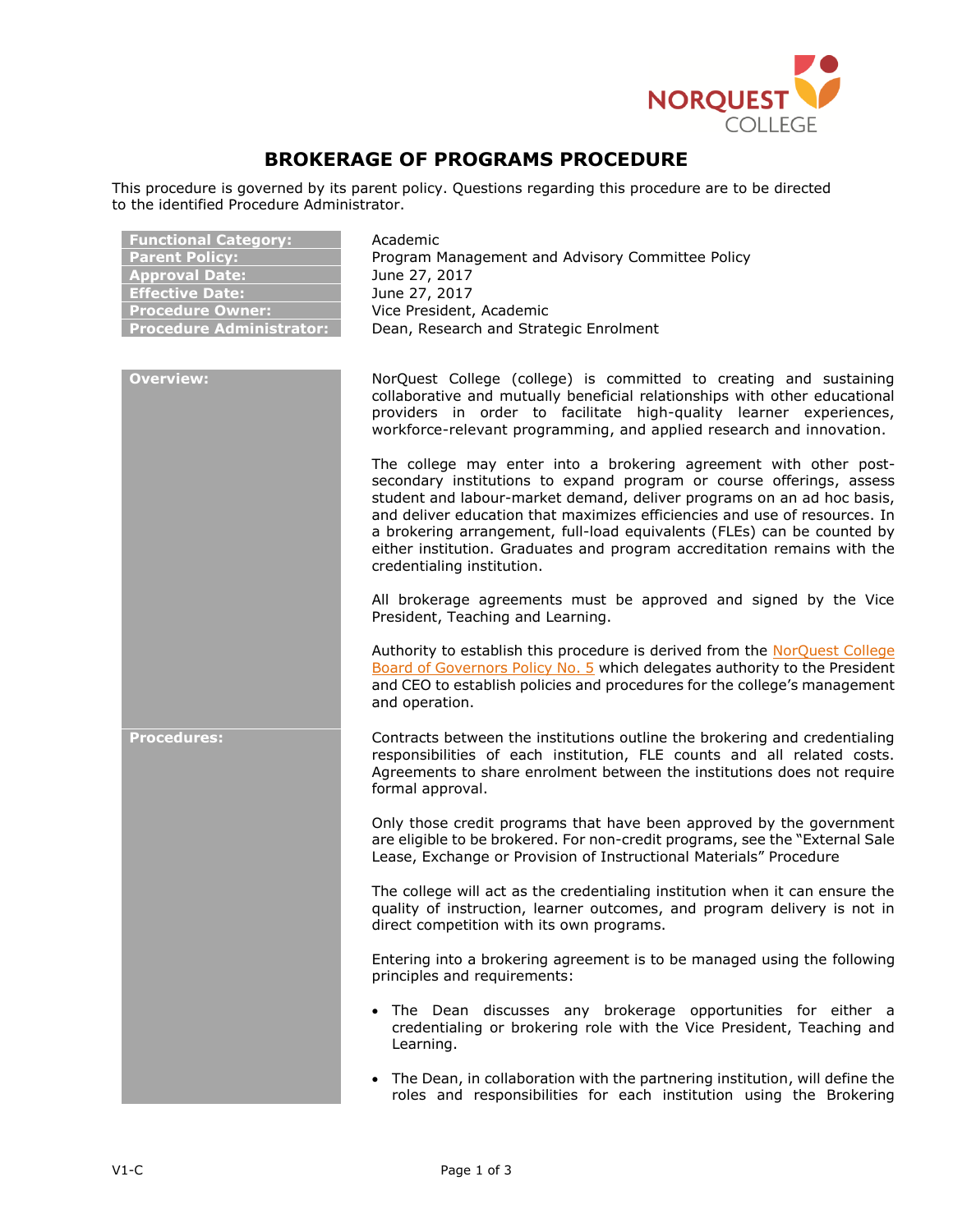

| Agreement template provided by Research and Strategic Enrolment |  |  |  |  |
|-----------------------------------------------------------------|--|--|--|--|
| including:                                                      |  |  |  |  |

- FLE counts
- Curriculum materials
- Credentialing and graduate information
- Operational details
- Communication plan
- All related costs
- The Dean will follow the [Contract Management Procedure](https://www.norquest.ca/about-us/policies-procedures/finance/procurement-policy/contract-management-procedure.aspx) to obtain approval for the brokering agreement.
- The office of the Vice President, Academic, will arrange signing with the other institution's Senior Academic Officer.
- Once authorized and signed by both institutions, the Dean will provide the Office of the Registrar, Research and Strategic Enrolment, and Business and Financial Services with a copy of the Brokering Agreements. The Dean will ensure that credentialing information and operational details of the partnership will be included in the information communicated for program set up.
- The college policies and procedures will have precedence unless otherwise stated in the brokering agreement.

| <b>Brokering Arrangement:</b> an arrangement in which an institution that   |
|-----------------------------------------------------------------------------|
| owns or is responsible for a program (the credentialing institution) enters |
| into an agreement with one or more other institutions (the brokering        |
| institution) to deliver programming                                         |

**Full-load equivalents (FLEs):** the method of counting students as required by the Government of Alberta. One FLE is the measure of one student completing one full-year of a program or several students whose course loads are combined to make the equivalent of one student taking a full year.

**Program Accreditation:** a quality assurance process where program services and operations are evaluated against specific criteria and standards by an external body/agency. Accreditation is granted if the external body/agency determines that the standards are met.

**Graduate:** a student who has successfully completed all course requirements in a certificate or diploma credit program and is issued a parchment.

**Credentialing Institution:** in a brokering arrangement, the organization that owns or is responsible for a program, and which takes on the role of providing the curriculum content, unique materials and/or equipment, guidelines for the selection of instructional staff, and issuing of appropriate credits or certification. Also known as the sponsoring institution.

**Related NorQuest College Information:**

**Definitions:** 

- [Contract Management Procedure](https://www.norquest.ca/about-us/policies-procedures/finance/procurement-policy/contract-management-procedure.aspx)
- Brokering Agreement Template (to be developed)
- [Program Management and Advisory Committee Policy](https://www.norquest.ca/about-us/policies-procedures/academic/program-management-and-advisory-committee-policy.aspx)
- External Sale, Lease, Exchange or Provision of Instructional Materials Procedure (to be developed)